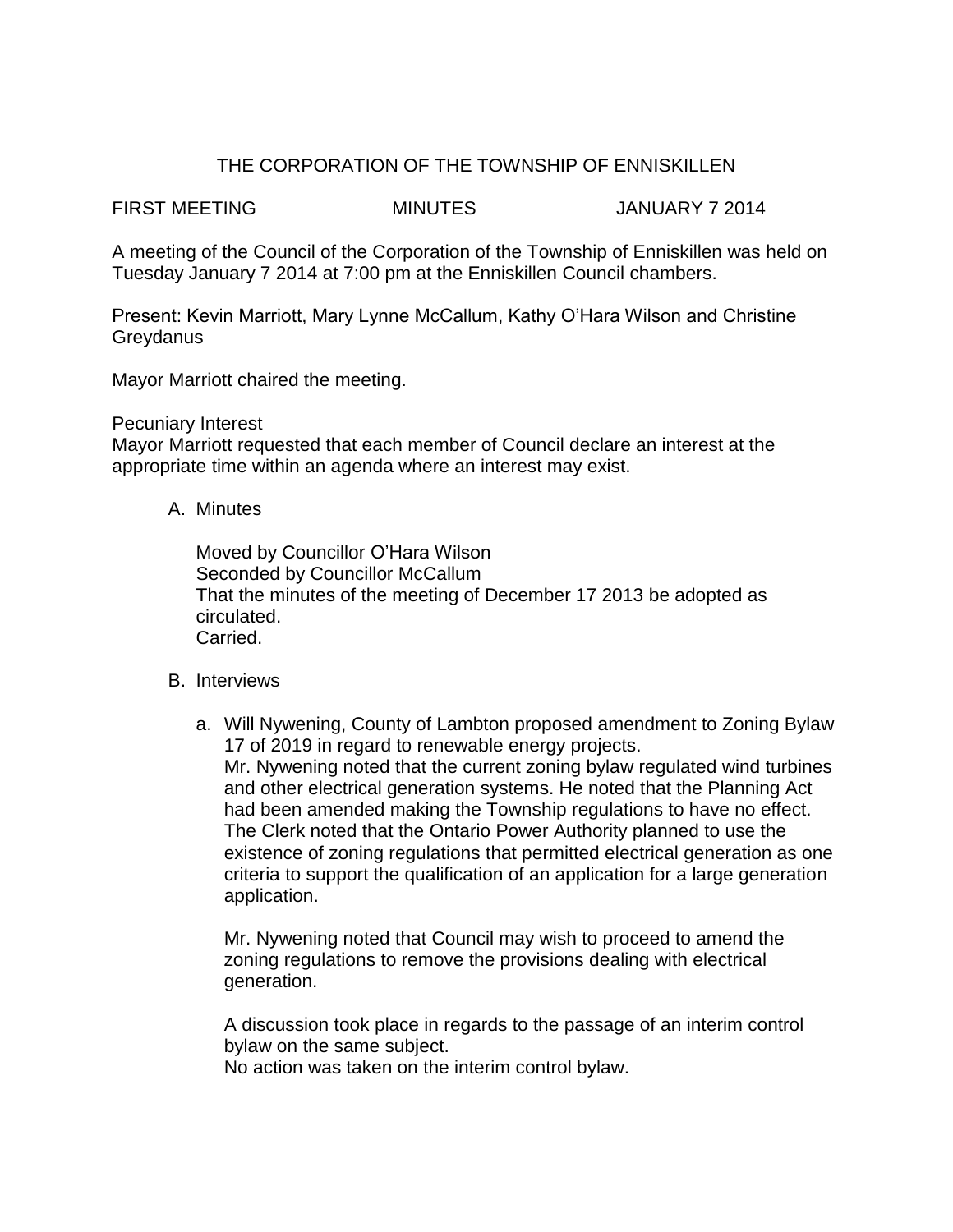Moved by Councillor Greydanus Seconded by Councillor McCallum That the Council of the Township of Enniskillen provide notice for a public meeting for February 4 2014 with the purpose to amend Bylaw 17 of 2009 removing provisions for electrical generation land uses. Carried.

b. Public Works- Update on Road Activities, proposed Town line road agreement for Tile Yard Road and Discovery Line and Update on 2014 gravel supply.

The Clerk noted that an agreement would be circulated to address maintenance and construction issues associated with the Town of Petrolia for Tile Yard Road and Discovery Line.

No additional information was available concerning the supply of gravel for 2014.

- C. Correspondence for information
	- 1. Village of Oil Springs supporting resolutions from Seguin, Archipelago, McDougall, Limerick, Fort Frances and Tay Valley
	- 2. Federation of Canadian Municipalities communique Dec 13-13
	- 3. Ministry of Agriculture and Food Agricultural Infrastructure Program
	- 4. County of Lambton
		- a. Sarnia Lambton Research Park
		- b. A+Credit Rating Affirmed
	- 5. St Clair Region Conservation Authority meeting highlights December 12- 13
	- 6. Ministry of Tourism, Culture and Sport- 2014-15 Ontario Sport and Recreation Communities Fund
	- 7. Ministry of Agriculture Food Drainage Courses and Tile Loan Program
	- 8. OGRA Asset Management Plans
	- 9. Minister of Energy Long-Term Energy Plan
	- 10.Minister's Annual Report on Drinking Water 2013
	- 11.AMO report on the special business property assessment review released
	- 12.Stewardship Ontario Industry Funding for Blue Box Recycling 2013
	- 13.Ontario Provincial Police deployment of Conducted Energy Weapon
	- 14.Municipality of East Ferris re: the small, Rural and Northern Municipal Infrastructure Fund
	- 15.Bancroft & Hastings Highlands Disaster Relief Committee
	- 16.CANWEA- Holiday Greetings
	- 17.Enbridge Operational Reliability Review
	- 18.Ombudsman notice of annual report on investigations of Closed Municipal meetings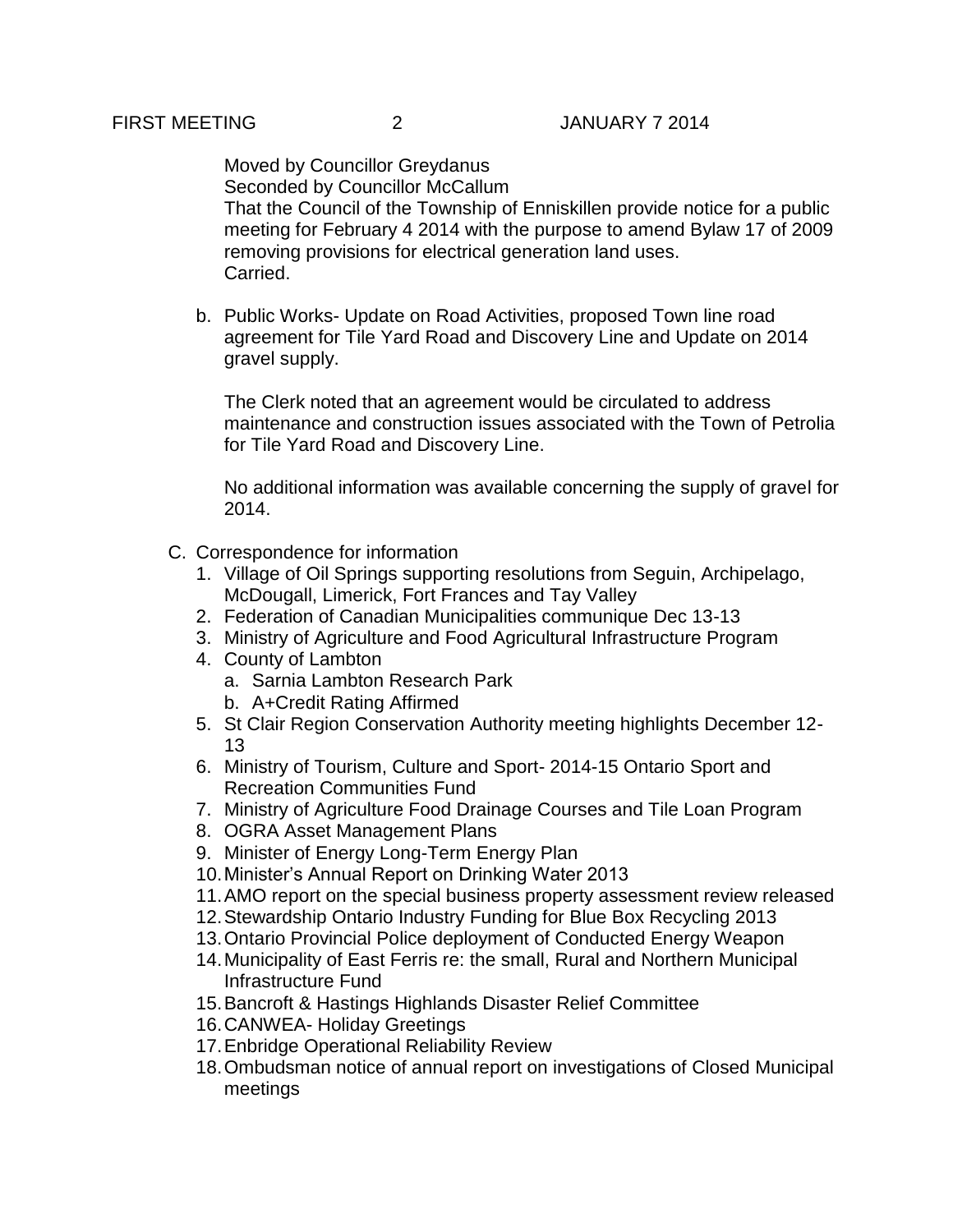Moved by Councillor Greydanus Seconded by Councillor O'Hara Wilson That correspondence items 1-18 be received and filed. Carried.

- D. Correspondence requiring motions
	- 1. Resolution Township of Champlain abolish new OPP billing model
	- 2. Resolution Town of Fort Frances support for new billing model
	- 3. Tabled resolutions concerning new OPP billing model from the Municipality of McDougall, Township of the Archipelago, Township of Limerick and Township of Tay Valley
	- 4. Resolution Township of Mulmur- Prior Years' Assessing of Properties
	- 5. Resolution Township of Algonquin Highlands abandon OPP funding model
	- 6. Resolution County of Lambton opposing requalification of Municipal Building Officials
	- 7. Application for reduction of assessment of 5793 LaSalle Line to \$40,336 for house removed, from June 24-Dec 31-13.

Moved by Councillor O'Hara Wilson Seconded by Councillor Greydanus That items 1, 2, 3 and 5 be received and filed. Carried.

Moved by Councillor O'Hara Wilson Seconded by Councillor Greydanus That item 4 be tabled for further report. Carried.

Moved by Councillor McCallum Seconded by Councillor Greydanus That the resolution from the County of Lambton concerning training of Municipal Building Officials be supported. Carried.

Moved by Councillor Greydanus Seconded by Councillor O'Hara Wilson That the recommendation of the assessor concerning the reduction in assessment of 5793 LaSalle Line be supported. Carried.

E. Accounts

Mayor Marriott declared an interest in that his brother was being paid through the accounts.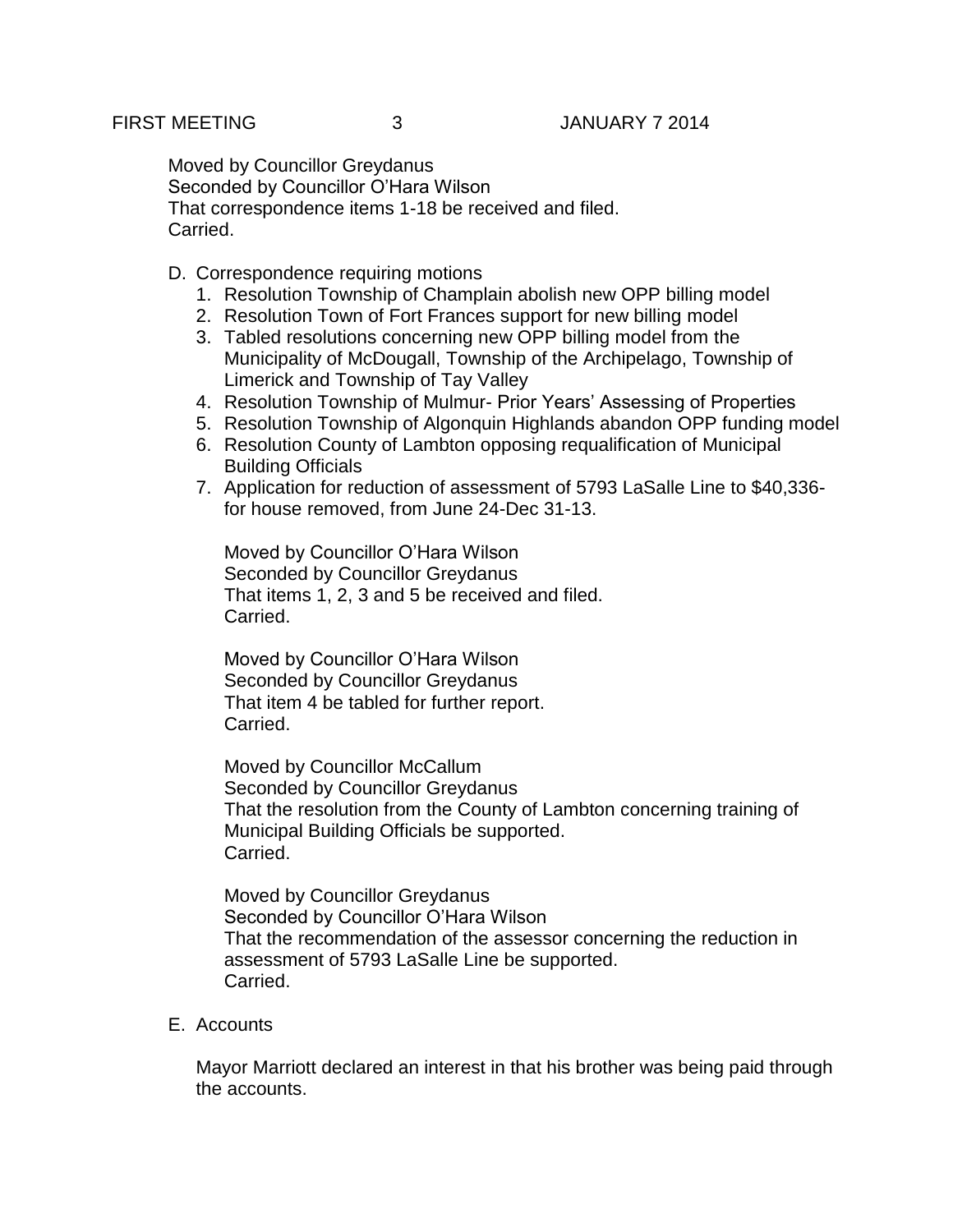Moved by Councillor Greydanus Seconded by Councillor O'Hara Wilson That the accounts be paid as circulated: Cheque: 6641-6657: \$ 66,129.65 Cheque: 6658-6665: \$22,800.84 Cheque: 6666-6668: \$144,200.02 Cheque: 6669-6695: \$ 13,536.88 Carried.

## F. Bylaws

- 1. Bylaw 1 of 2014 Borrowing Bylaw
- 2. Bylaw 2 of 2014 Confirmation Bylaw
- 3. Bylaw 4 of 2014 Garrett Drain amending bylaw
- 4. Bylaw 74 of 2013 Brandon Anderson Drain third reading

Moved by Councillor Greydanus Seconded by Councillor O'Hara Wilson That first and second reading be given to Bylaws 1, 2 and 4 of 2014. Carried.

Moved by Councillor McCallum Seconded by Councillor O'Hara Wilson That third and final reading be given to Bylaws 1, 2 and 4 of 2014 and Bylaw 74 of 2013. Carried.

### G. Other Business

1. Minutes Petrolia North Enniskillen Fire Department December 5 2013

Councillor Greydanus discussed the proposed 2014 budget for the Petrolia North Enniskillen Fire department.

Moved by Councillor Greydanus Seconded by Councillor O'Hara Wilson That the Petrolia North Enniskillen Fire Department be referred to the 2014 budget considerations. Carried.

2. Memo OPA Large Renewables Procurement Webinar

Mayor Marriott discussed the potential for an increase in the 2014 levy to accommodate the loss in revenue due to reductions in provincial transfer payments.